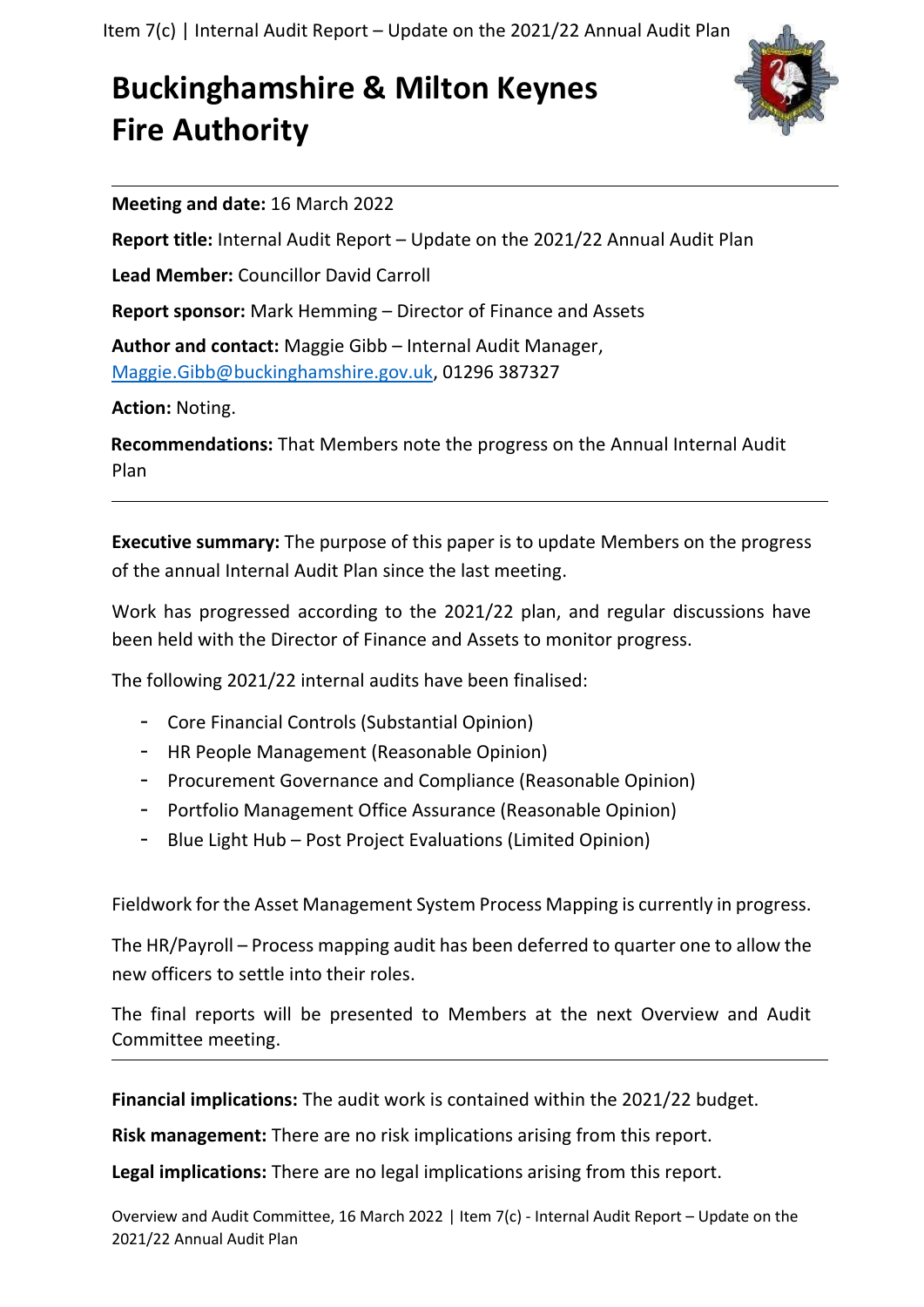**Privacy and security implications:** There are no privacy and security implications arising from this report.

**Duty to collaborate:** Not applicable.

**Health and safety implications:** There are no health and safety implications arising from this report.

**Environmental implications:** There are no environmental implications arising from this report.

**Equality, diversity, and inclusion implications:** There are no equality and diversity implications arising from this report.

**Consultation and communication:** Not applicable.

**Background papers:**

| <b>Appendix</b> | Title                                               | <b>Protective Marking</b> |
|-----------------|-----------------------------------------------------|---------------------------|
| A               | Progress against the 2021/22 Internal Audit<br>Plan | Not applicable            |